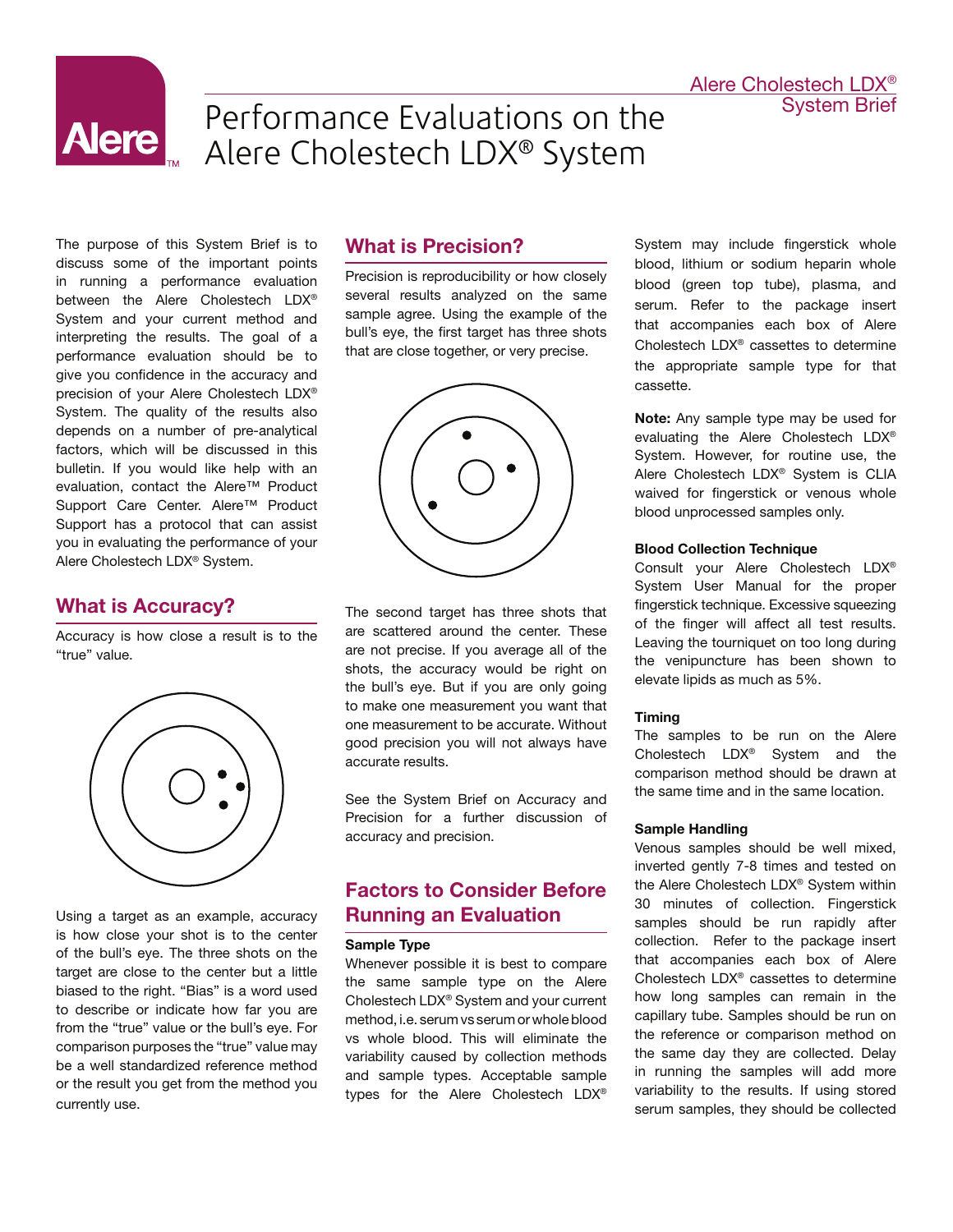and stored according to the instructions in the package inserts that accompany both the Alere Cholestech LDX® cassettes and the comparison method reagents.

#### Glucose

When evaluating glucose results on fingerstick samples, keep in mind that capillary blood glucose levels on nonfasting individuals may be 20 to 70 mg/ dL greater than venous levels drawn at the same time.<sup>1</sup>

After the sample is placed into the cassette well, *immediately* place the cassette into the drawer and push the RUN button.

#### **Training**

Read the Alere Cholestech LDX® System User Manual and watch the Alere Cholestech LDX® System Training Video before running your evaluation. Alere Technical Service can answer any questions you have before you begin your evaluation.

#### Quality Control

Run the optics check cassette and quality control material before running patient samples. Ensure that all results are within established ranges before running patient samples.

### How Many Samples Should Be Tested in an Evaluation?

Your confidence in the results will increase with the number of samples you run. Alere recommends that you run at least 20 samples. With  $n = 20$  samples you will have a reasonable degree of confidence that the results of the evaluation are an accurate indication of the true performance of the Alere Cholestech LDX® System. You can run fewer samples but your confidence in the results will not be as high. The samples should also cover the measuring range for each analyte.

# How Do We Look At the Results?

The quality of a result from any test method depends on the accuracy and precision of the method. The difference between two methods may be expressed in terms of

total error (TE), which takes into account both accuracy and precision. The National Cholesterol Education Program (NCEP) has established total error goals for lipid tests that can be used to determine whether any differences between routine lipid methods and the Centers for Disease Control and Prevention (CDC) reference methods are acceptable.<sup>2</sup> These NCEP TE goals are shown in Table 1.

This means that you can expect 95% (95 out of 100) of the test results in normal individuals to be within these total error goals when you compare the results from a routine lipid method to the CDC reference method for that analyte. The NCEP goals apply to all testing methods regardless of instrument size or location.

There are challenges in interpreting lipid method comparison data when neither method is a CDC reference method. For example, consider two methods, A (your current method) and B (the Alere Cholestech LDX® System). Assume that total precision is identical between the two. Method A is compared with a CDC reference method and found to have a negative bias, but overall an acceptable total error. Method B is compared with a CDC reference method and found to have a positive bias, but overall an acceptable total error. However, it is possible that when A and B are compared with each other, and method A is considered the "reference, the total error for method B will exceed total error limits because Method A has a negative bias and Method B has a positive bias compared to the CDC reference method.

When interpreting results between methods it is also important to remember that the NCEP goals apply to comparisons of the same sample by different methods, for example serum on the Alere Cholestech LDX® System and serum on your current method. There will be additional variability when different sample types are compared, for example fingerstick or venous whole blood on the Alere Cholestech LDX® System and serum on your current method, even when the samples are drawn at the same time.

Laboratory directors may be interested in other performance criteria. The Clinical Laboratory Improvement Amendments (CLIA) proficiency testing (PT) limits are often considered if available for certain tests. CLIA PT limits for lipids are shown in Table 1.

Table 1

| Analyte                  | <b>NCEP TE CLIA PT</b> |       |  |
|--------------------------|------------------------|-------|--|
| <b>Total Cholesterol</b> | $\leq 8.9\%$           | ±10%  |  |
| <b>HDL Cholesterol</b>   | $\leq 13\%$            | ± 30% |  |
| Triglycerides            | $\leq 15\%$            | ± 25% |  |
| <b>LDL Cholesterol</b>   | $\leq 12\%$            | ΝA    |  |
|                          |                        |       |  |

Although there is not a nationally recognized TE goal for glucose, the Alere Cholestech LDX® System provides results that are consistent with good patient care, meeting a total error of ≤12%.

### Looking at a Typical Set of Results

(See the Table 2 for an example.)

Place the results in a spreadsheet and calculate the % Bias between the two results as follows:

- Is there the same number of results for both methods? If not, delete the missing results from both data sets.
- Are all results within the testing range of both methods? If not, eliminate those results from both data sets.
- Are the results acceptable? Look at the % Bias column. For total cholesterol (TC) 19 of the 20 results are within the total error goals, ≤8.9%. 95% of the results should be ≤8.9%, or 1 in 20 may be >8.9%. The total cholesterol results fulfill these criteria and the mean bias of –0.9% is also acceptable.

For HDL cholesterol (HDL) 19 of the 20 results are within the total error goals, <13%. The 1 result out of 20 that is >13% is acceptable. The mean bias of 5.2% is also acceptable.

Conclusion: This evaluation is acceptable for both total cholesterol and HDL cholesterol.